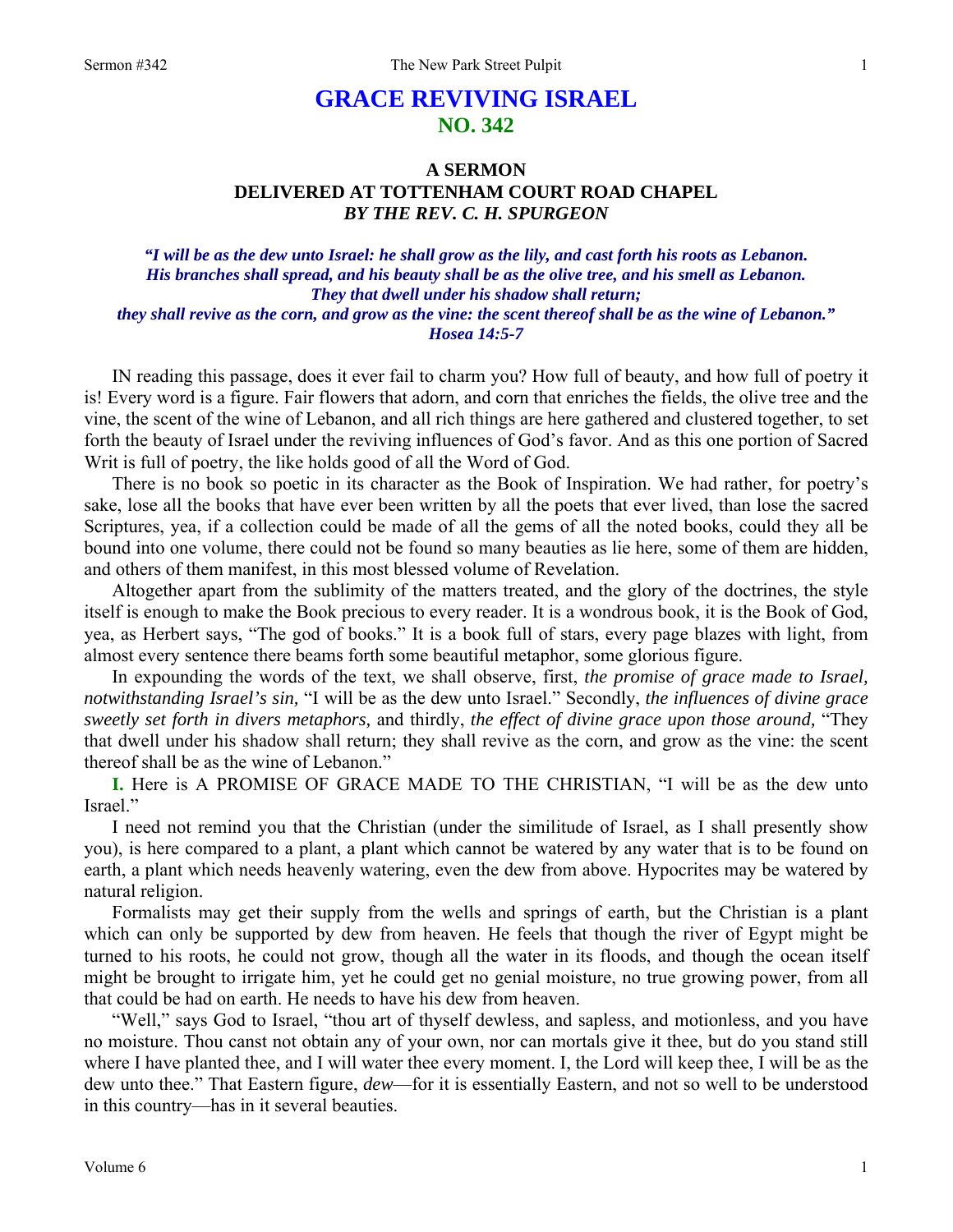You will notice first of all, that grace, like the dew, *often comes down imperceptibly* into man's heart. When did the dew tell us that it was about to fall? Who ever heard the footsteps of the dew coming down upon the meadow grass? Who ever knew when it was descending? We see it when it has fallen, but who saw it come?

And so with Christianity, it is very often imperceptible in its operations. True it is sometimes like the rattling hail, pelting on the windows, the sinner knows when it comes by stormy convictions, and by troubled feelings within, but quite as often the work of grace in man's heart is like the "still small voice," which few hear, and of which even the man himself is partially unconscious, not as to its operation perhaps, but as to its nature, feeling that there is something in his heart, though not positively sure that it really comes from God.

Christian! despise not spiritual things because you hear not a sound therewith. Much that God does, He does in silence. There is a plant which bursts with the sound of a trumpet, but full many a flower called beautiful, opens in silence, and no man hears the sound thereof. There be some Christians who seem bound to make a noise in the world, they were made for that purpose, but there be far more who have to blush unseen, whose glory it is not to "waste their sweetness," though to perfume "the desert air," and to make it sing and blossom like the garden of the Lord.

Beloved, you may perhaps fancy that you have not grace because it has not come upon you in terrible excitements and in awful convictions. I beseech you, do not distrust the power of grace because it has stolen imperceptibly into your hearts. Mark the promise, "I will be as the dew unto Israel,"

Again, if the dew is sometimes imperceptible, *it is always sufficient*. If God waters the earth with dew, foolish would be the man who should go afterwards to water after his Maker. And God's grace, when it comes upon a man's heart, is all-sufficient. What He gives unto Israel, His own chosen people, is always enough for them. They sometimes think they want something more, they never really do, and what else they want, or think they want, it is better for them to still want. God is sufficient.

And the dew too, when it is required, is *constant*. God may, if He pleases, withhold the dew, that He may make a nation fear before Him, but He usually sends the dew in its appointed time, and each morning beholds the pearly drops shed forth from the hand of God, and so, Christian, God will be your dew. As you want grace, so shall you find it.

> *"All needful grace will God bestow, And crown that grace with glory too; He gives us all things, and withholds No real good from upright souls."*

But it is superfluous for me to tell you what is the meaning of this figure. You all know it ten times better than I do, or at least you ought, for I am sure this text has been preached from times enough, and you are always hearing the metaphor used. Like many of God's metaphors, it is so simple, so glorious, it arrests our attention at first sight—"I will be as the dew unto Israel." Instead of explaining therefore, allow me to question you concerning it.

Are you, my dear friends, of the number here mentioned who belong to Israel? You ask me what is meant by Israel. I reply that historically Israel means God's elect, His chosen ones, "Israel have I loved, but Esau have I hated." But as you cannot tell that you are God's elect, except by signs and marks, I must tell you another meaning of Israel. *Israel* means *a man of prayer*. The name of "Israel" was given to Jacob, because he "wrestled with the angel and prevailed." Are you a man of prayer? Come now, answer the question, each one of you for yourselves. Are you men of prayer, and women of prayer?

Alas! some of you may use a form of prayer, but it has no life in it. You ask, do I object to forms of prayer? I answer, no. I believe that sometimes forms of prayer, molded according to the mind of the Spirit, are offered up with the vital breath of the same Spirit of God. Far be it from me to say that because you use a form of prayer, therefore you do not pray at all, this however I remind you, your form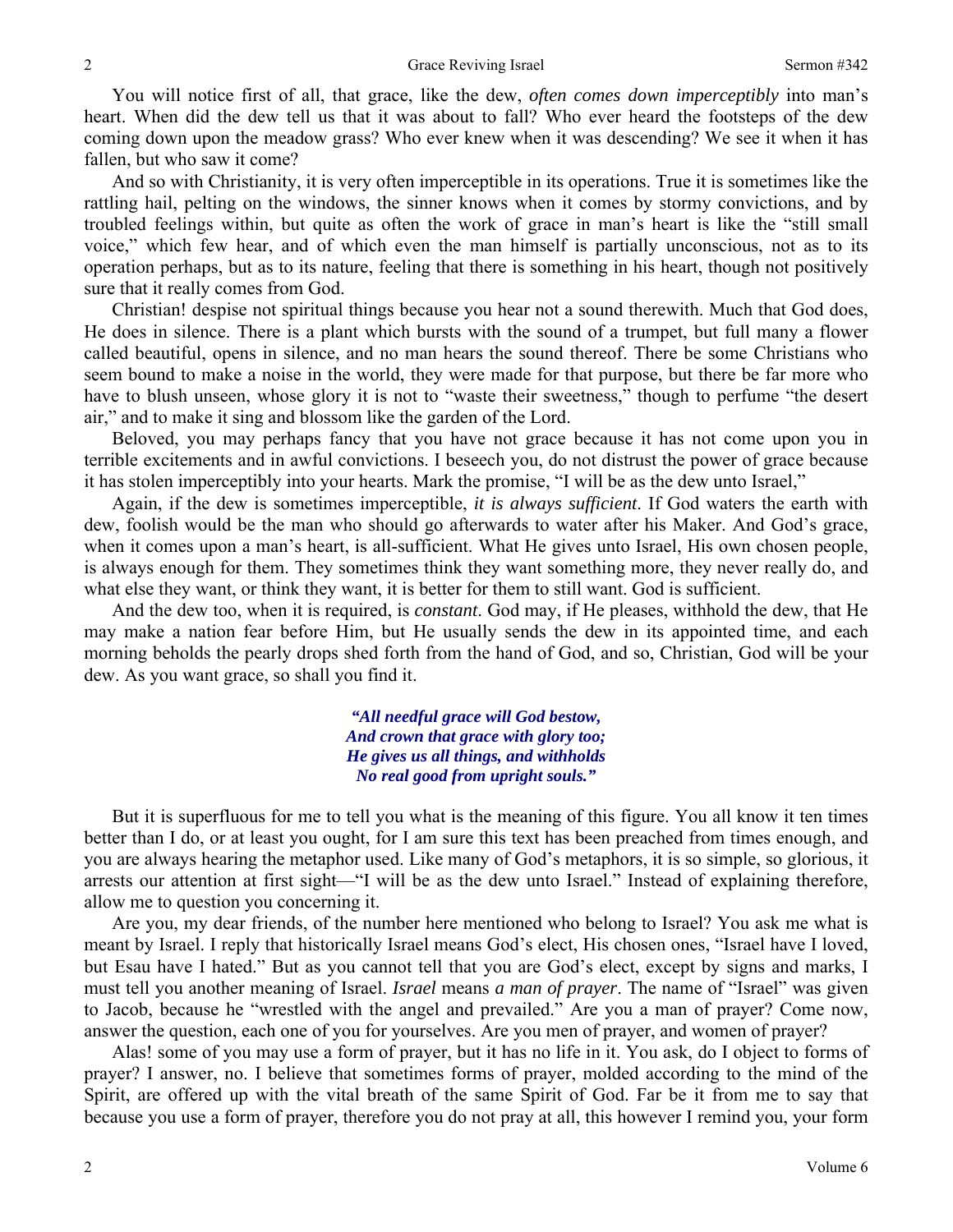of prayer is merely a vehicle that moves not except as it is drawn. Of itself it is like a steam engine, motionless till the furnace is heated, or rather, it is like the carriage which is drawn by the steam engine, being linked thereto with chains.

A form of prayer is a heavy material thing, which prayer has to drag after it. It is no help to prayer, but rather a burden to it. There may be prayer with the huge cumbrous thing called the form attached, but the form is distinct in every sense from the power. The prayer is the spirit, the life, the desire, the wish, the agonizing panting with God to obtain the blessing.

I ask you not whether you use a form of prayer, or whether you utter extempore prayers, for you may speak extemporaneously in prayer, and talk as much nonsense, ay, and a great deal more than you would if you used a prescribed form, you may avoid formality, and become frivolous. It is not uttering spontaneous words that is prayer any more than repeating a litany. But I ask you, do you pray? If you are prayerless, then you have no right to call yourselves God's elect. God's people are a praying people. They are an Israel, a wrestling race, and only unto them the promise is made—"I will be unto them as the dew unto Israel."

Yet one more hint, Israel *may represent those who have chosen a better portion,* who have given up the mess of pottage, who have sold that to "the men whose portion is in this life," and are looking to the recompense in another world. Are you, my hearer, one of those who are content with a mess of pottage? Is it enough for you if your dish is filled with dainty meat, your wine cup full, your income steady, and your back clothed with goodly raiment, and do you then care nothing for the things to come? Is your whole soul set on the things of earth? Then I warn you. Though you may talk about being elect, you are none of God's elect unless you have set yours affections on things above and not on things on the earth.

If you are trying to make the best of things in this world, rejecting or even slighting that one object which ought to be your only one, to make the best of the next world, and do not leave this in God's hand for Him to take care of, you are none of His. Unless you have renounced the pottage, and taken Christ to be your all and heaven your portion, you have no well-founded hope, and you have no right to take this promise to yourself—"I will be as the dew unto Israel." But you who abhor the world, you who spend your time in prayer, you may take this to yourself, and in your most barren and dry moments, you may urge this at the mercy throne—"I will be as the dew unto Israel."

**II.** THE INFLUENCES OF DIVINE GRACE IN THE SOUL ARE HERE SET FORTH IN METAPHOR—"I will be as the dew unto Israel."

What is the effect? Although grace is imperceptible in its coming, it is discernible enough in its fruits.

The very first effect of grace in the heart is that *it makes us grow upward*. We shall "grow as the lily." This refers to the daffodil lily, which on a sudden, in a night, will spring up. There may have been no lilies at all in a field, but after a shower of rain the lilies may be seen springing up everywhere, and the ground will appear perfectly covered with their yellow hue. Mark, that is what grace does in a man's soul. Wherever grace comes, its first operation is to make us grow up.

It is a remarkable fact, that young Christians grow upward faster than any other Christians. They grow upward in their flaming love, mighty zeal, ardent hopes, and longing expectations. Sometimes indeed our old friends step in and say, "Ah! young man, you are growing a great deal too fast, you are springing too rapidly upward, you will have a bitter frost to nip you a little presently." Very well, that is true enough, but that frost will come quite soon enough, without any of your frosty breath going before it.

Let the young grow when they can, do not give them a piercing nip with your freezy fingers. Let them thrive while they can. You may tell us we shall hurt our constitutions, and by and by we shall not be so zealous, nevertheless let us alone till our constitutions are hurt, suffer us to be zealous while we can. You know very well, with all your prudence, you would give a king's ransom if you could tomorrow have your juvenile ardor over again, and yet you quarrel with us because we grow upward.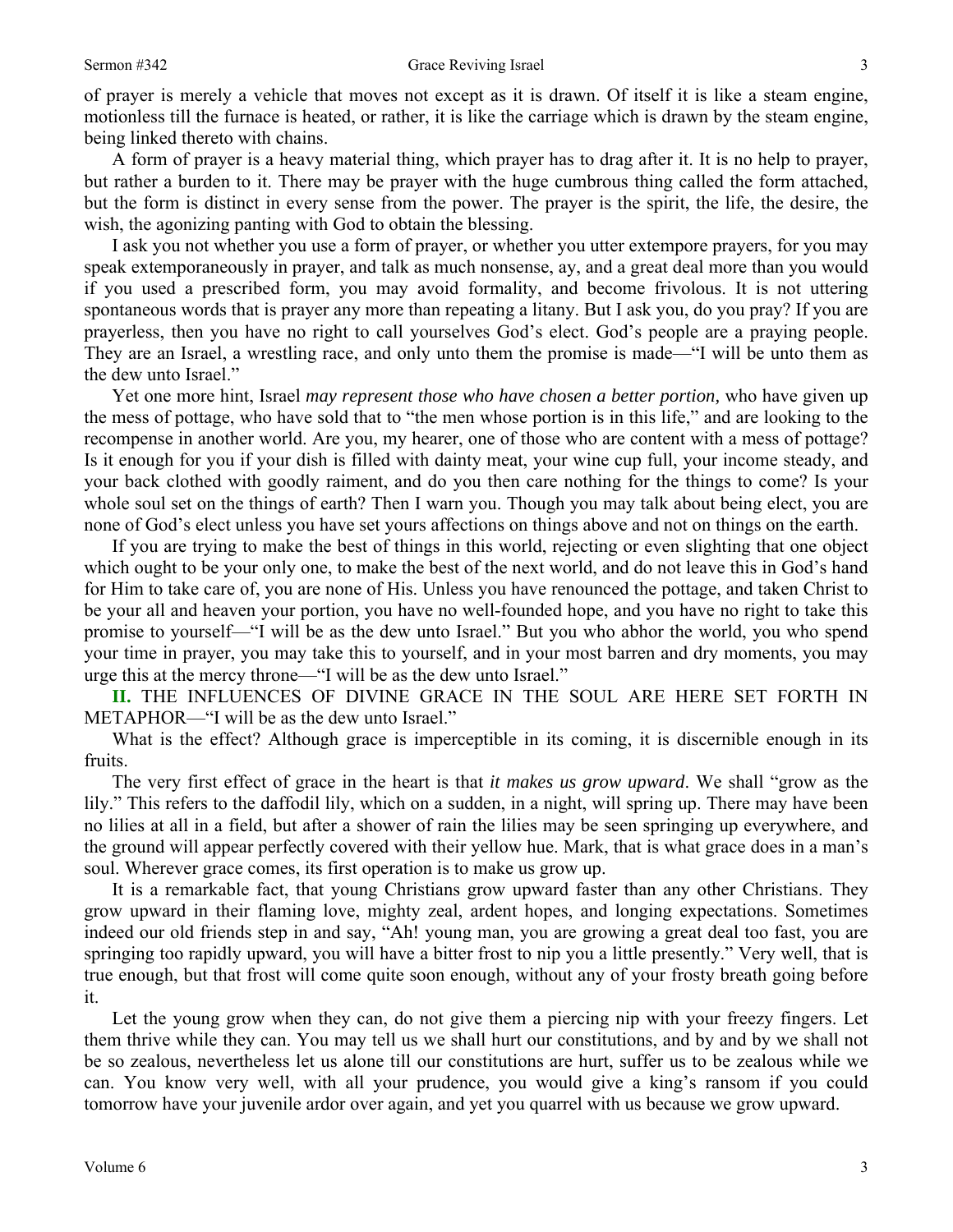Why it is the effect of grace to grow upwards. The very first thing that grace does for us is to make us grow upward in *love*. Oh! what sweet love that is that we have in the early morning of life! There is not a prayer meeting, but we are there. There is not a lecture, but oh how sweet it is to us. There is scarcely a good deed to be done, but we must be engaged in it. We are so earnest, we are growing so fast. "They shall grow as the lily," that is the promise. So when you see the promise fulfilled, my dear aged friends, do not be peevish or rebuke the young people because they grow up and flourish in the courts of the Lord's house.

There is a second effect. After they have been growing upward, *they have to grow downward*. While "he shall grow as the lily," he shall "cast forth his roots as Lebanon" likewise. God will not have His people all flower and foliage, He wants them also to take deep root and throw out strong fibers. After a few years, when we have been growing up in ardent piety, it usually happens that some doubt crosses the mind, or some affliction comes, which, if it does not chill our ardor, yet sometimes checks our energy, and we do not grow so fast as we should.

Well, what is the effect? Are we really hurt or injured thereby? I trow not. Growing down is quite as good as growing up. I will not say it is better. The most blessed growth in grace is to be growing up and growing down—to be rooted in humility, and yet growing up in zeal, but usually the two do not come together.

Sometimes we grow up, and at other times we grow down. We are such poor mortals, we cannot attend to two things at once. So sure as ever we take to shooting up, the devil comes and tries to prevent us from growing down, and if we are growing down, he generally keeps us from growing up. Well, if we cannot do two things at once, what a mercy it is that we can do one at a time, by God's grace!

After having grown up, the Christian grows down, "he casts forth his roots as Lebanon." That is, he gets less in his own esteem. He was nothing once, but he now begins to be less than nothing. He thought humbly of himself before, but now he thinks worse of himself than he ever did. If you ask him now what is his character, although he said he was "a poor sinner and nothing at all" before, now he will tell you that he thinks he is the poorest of sinners, for he has not grown one atom the richer all the time he has served his Lord. He is still poor in spirit, and perhaps poorer than he ever was. Blessed is it to grow downward!

And let me remind you, my dear friends that growing downward is a very excellent thing to promote *stability*. Perhaps that is the exact meaning of the passage. When we are first brought to God, we are like the lily, wafted about by the wind, afterwards we grow downwards, and become firm. I am fully convinced that the prevailing lack of this age is not so much in respect to growing upwards as growing downwards.

Whenever I look abroad on the aggregate assemblies of religious people, I am obliged to hold a large number of my hearers in supreme contempt. Are you not one day crowding to hear me preach what I think the truth, and another day cramming a place where a man is preaching the very opposite to what I hold to be true? The fact is, some of you have no idea of what fundamental truth in theology is.

The popular cry is for liberality of sentiment, and if a man happens to say a hard word against anything he thinks essentially wrong, he is accounted a bigot directly. Many of you shrink from the imputation of bigotry, as if it were more awful than heresy in regard to the faith. You would as soon be called a common informer as be called a bigot. I beseech you, do not be appalled at a taunt. Do not be a bigot, but do not be ashamed of being called one.

A man ought to have stable principles, and not be always shifting about from one set of opinions to another. He ought not to be hearing a Calvinistic minister in the morning and saying, that is good, and then going in the evening to hear an Arminian minister and saying, that is good.

We are often told by some ministers in their drawing rooms that God will not ask in the day of judgment what a man believed, for if his life has been correct, it will not much matter what doctrines he held. I am at a loss for the authority on which they base such laxness. I wonder who told them that was the truth. I have read my Bible through, and I have never found a text that could absolve my judgment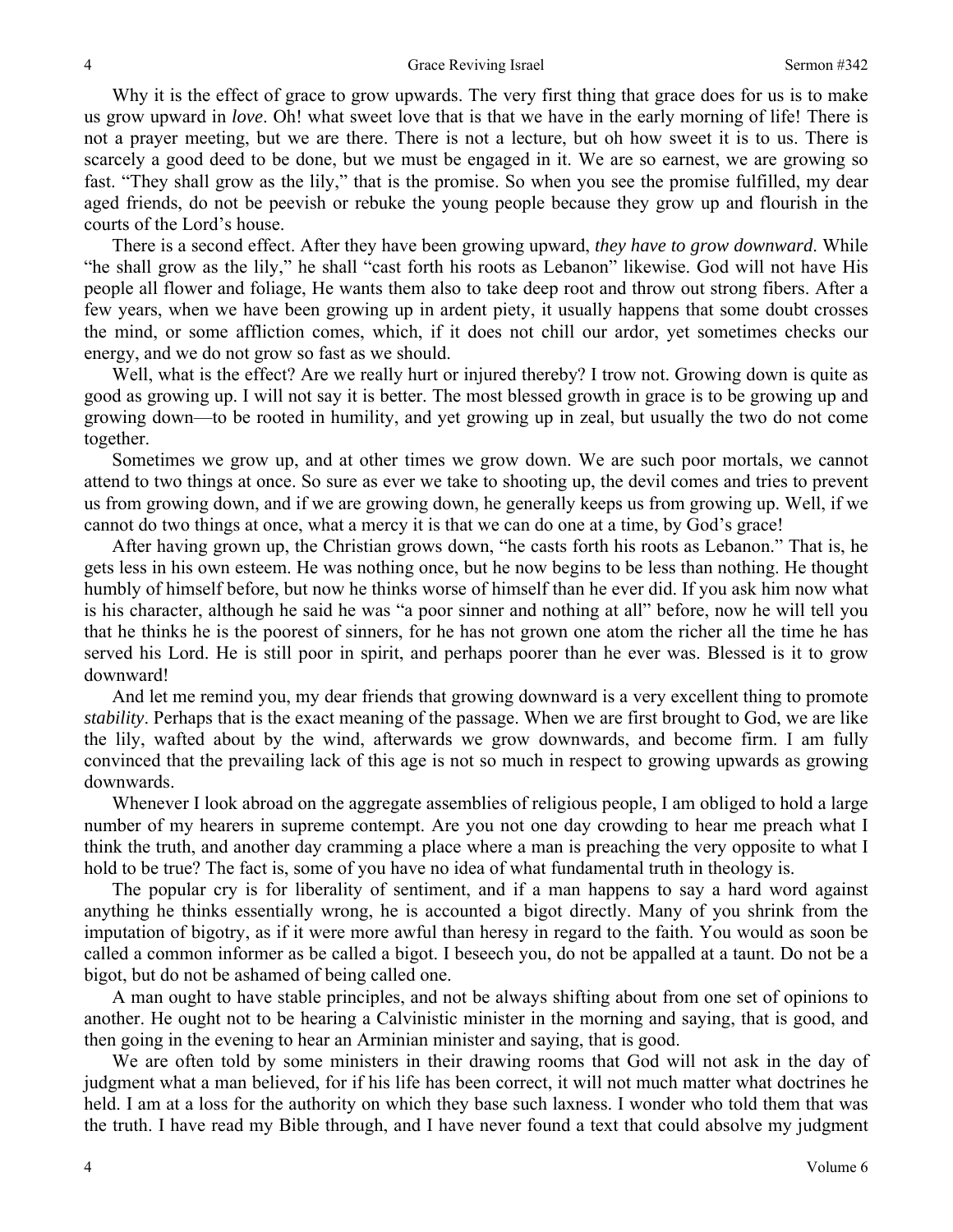from its allegiance to my Maker. I hold that to believe wrongly is equally as great a sin in the sight of heaven as to act wrongly.

Error is a crime before God, and though there is liberty of conscience, so far as man and man are concerned, there is no liberty of conscience with God. You are not free to believe the truth, or to believe error just as you like. You are bound to believe what God says is truth, and on your soul's peril be it, that you believe two things that are contrary, or confound the positive and the negative, where *faith* is the evidence of justification, and *unbelief* the seal of a sinner's doom. I think God will say to you at last, "Man, I gave you brains, I endowed you with reason, how could you suppose yourself less responsible for the use of your brains than for the use of your tongue?"

One man says, "Yes," another says "No," and because it is the fashion to call out, "Liberality, liberality, liberality," you do assent to both, and joining the crowd you are sincere in neither. You ought rather to say, "I believe that what I hold is true, and if I did not, I would not avow it, and believing it to be true, I cannot hold that the opposite is true, nor can I be continually going to hear one doctrine at one time and another at another, my conscience demands that I distinguish between things that differ."

My dear friends, do try to grow down, strive to get a good hold of the rocky doctrines of free grace, do not give them up, keep fast hold of them. When you believe a thing upon genuine conviction, do not shrink from the avowal, because an ill name is applied to it, say rather,

> *"Should all the forms that men devise Assault my faith with treacherous art, I'd call them vanity and lies, And bind the Gospel to my heart."*

Well, what next? After a Christian has become confirmed in his doctrine, and has received the truth in the love of it, what next? Why the next thing is, *he makes a profession.* "His branches shall spread." He has been a lily straight up, with no branches at all, but now his roots have struck deep into the ground like the cedars of Lebanon, and the next thing he does is to send forth branches. He says, "I am a Christian, I cannot keep it a secret, I must let somebody know I am a child of God." He goes to a prayer meeting, and he is asked to pray. There is one branch spread. He goes to join a church, there is another branch. He sits down to the Lord's supper, there is another branch.

And so the little lily, which was at first but a tiny plant, now grows into a tree, and his branches spread. That is a blessed effect of grace, believe me, when it leads you to come forth from your obscurity, and let the world know what you are.

I have no patience with some of you who talk about being secret Christians. I should think a man a deserter if he were to say, "Well, I am a soldier, but I do not like anybody to know it." I should think that he did not belong to one of our good regiments surely, or he would not be ashamed of his colors.

But there are many nowadays that you scarce know whether they are Christians. Shall I tell you why? The awful fact is that they are *not* Christians. "No man lighteth a candle and putteth it under a bushel." You know what the consequence would be if he did—it would burn a hole through as sure as it was a candle, and no man can have grace in his heart, and keep it a secret. I am sure it must come out, it is one of the things that cannot be concealed.

You shall not tell me you can walk into worldly company, and never let it be known that you are a Christian, that you can live for months in a house, and keep it dark that a Christian is living there. If that is the case, I tell you the angels do not know it, for it is not a fact.

He that is a child of God will be discovered, his conduct will be different from the rest of men. "Thy speech betrayeth thee," said the maid to Peter. And our speech will betray us, if we are disciples. I beseech you, let me stir you up, my young friends, to make a more open profession of your faith. The Savior has done much for you, do not be ashamed of Him, I implore you, but begin to make a profession of Christ Jesus, your Lord.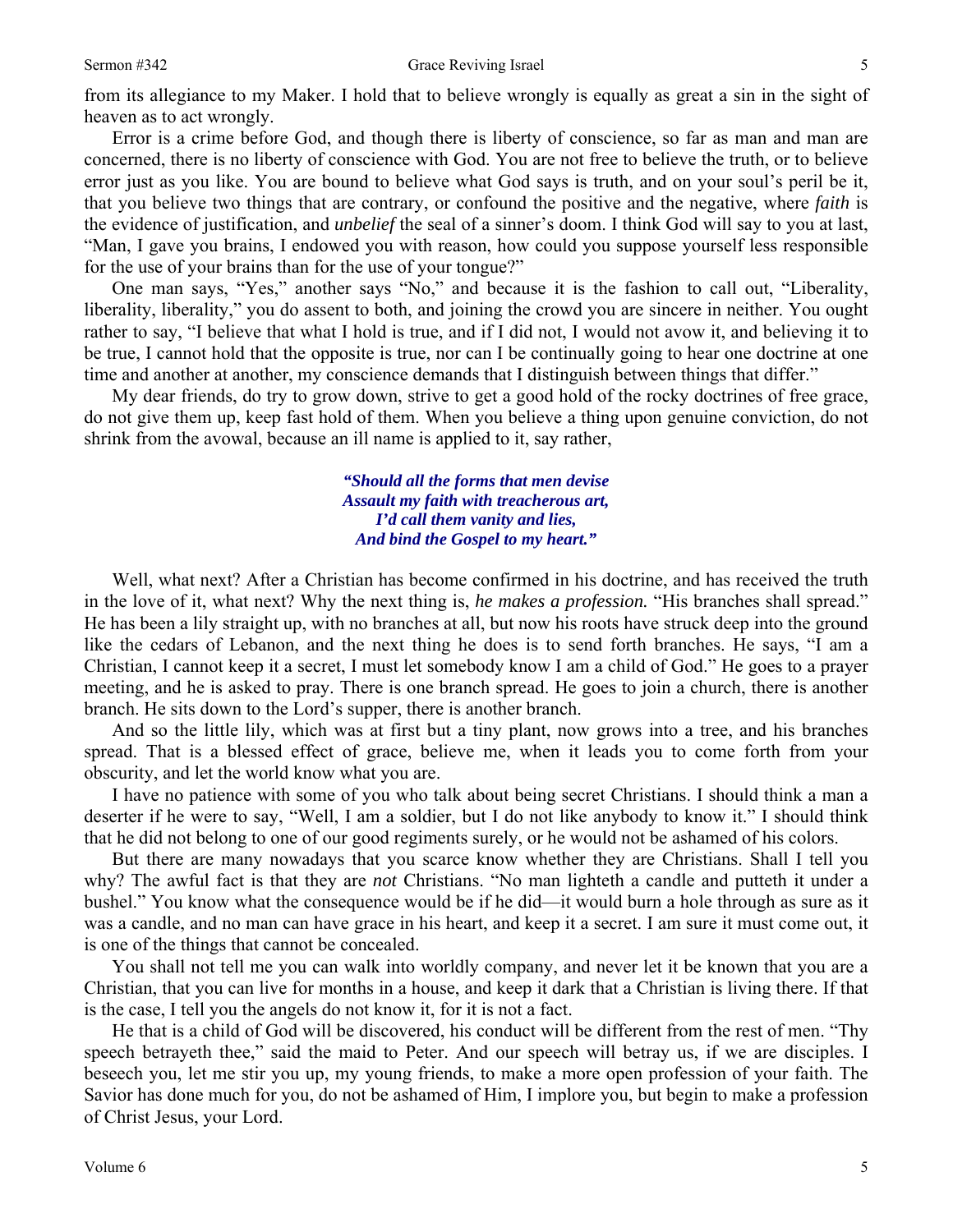Having joined the church, and made a profession, what is the next effect of grace for the believer then? Why it is to make him *beautiful* as "the olive tree." The most beautiful thing in the world is a Christian. Shall I tell you what kind of beauty he has? His beauty is the beauty of an olive tree, and that consists first *in its fruitfulness*. The most beautiful olive tree a man can grow is the one that bears the most, and the most beautiful Christian in the church is the one that abounds most in good works. Besides, the olive is an evergreen, and so is the Christian. He has an olive-green beauty. He has a beauty which does not fade away, as it does from other trees, but lives forever.

Ah! my friends, we sometimes put one of our members before others because of his wealth, and at times we show a little partiality to another because of his eloquence, and to another because of his talents, but I take it that God ranks us all according to our fruitfulness. The most beautiful tree in a garden is the one that bears the most fruit, and there is a promise given to a Christian that after his branches have spread, his beauty shall be as the olive tree, that is, he shall grow and be laden with fruit.

The olive tree, I have told you before, is evergreen, and so is the beauty of the Christian. Alas for the beautiful Christians we have in some of our places of worship on Sunday! Glorious Christians! Oh! if they could be packed up and sent to heaven just as they are, or provided their appearances were true indications of their state, what a blessed thing it would be! But alas, alas! on the Monday they have not the same sort of dress they had on Sunday, and therefore they have not the same kind of actions.

Oh! dear friends, there is so much mere Sunday religion in these days! Now, I like a Monday religion, and a Tuesday religion, and a Wednesday religion, and a Thursday religion, and a Friday religion, and a Saturday religion. I do not think the religion of the pulpit, or the religion of the pen, is to be relied upon. I think it is the religion of a draper's shop, the religion of a corn exchange, religion in a house, religion in the street, and the religion of a fireside, that proves us to be God's children.

But how would some of you come off if you were weighed in these balances? Fine fellows, with your feathers on, on Sunday, but poor creatures when you are in your undress, in your religious *dishabille* on Monday! You are not well arrayed then, but ah! if you were Christians, you would be always well arrayed, yea, you would be always beautiful as the olive tree.

Again, "His smell shall be as Lebanon." Now, I take it the smell means the report which will go out concerning a man. As you walk up Lebanon, it is said that the flowers of the aromatic herbs there cast up a most delicious perfume. You need not touch a flower—you can smell it at a distance. And so with the true Christian. Without seeking for it, he will obtain a blessed name among his brethren, and some name also among the world. "His beauty shall be as the olive tree."

Once more, "His smell *shall be* as Lebanon." Did you ever know a flower at all concerned about its odor, or about what people would think of it? Did you ever hear a rose have a lawsuit with a thorn, because the thorn said the rose did not smell sweetly? No, certainly not. The rose went silently on, casting up its perfume, and left Mr. Thorn alone.

Now, at times, with all ministers and with all Christians, there will be all manner of reports and hard sayings, but I have found a great gain by letting the fellows alone. When they are tired, they will have done, I dare say, and I am sure they will not much hurt us. If there be anything amiss in us, we are much obliged to them, and we will try and mend it, but if they have lied about us it is a satisfaction to us, as far as we are concerned, to know that they are liars, and we pray God that they may not have a portion in "the lake which burneth with fire and brimstone."

Beloved, you never need to be very much concerned what men shall say of your character, only take care that in the midst of reproach you are without guile or guilt. Live, live, live—that is the way to beat all slanderers and all calumniators. Keep straight on with what you think is right, and in due time your light shall burst forth as the morning, and your brightness as the sun in its strength. "His beauty shall be as the olive tree, and his smell as Lebanon." Wherever the Christian goes he will cast a perfume about him, and when he is gone he will leave some savor behind which will be remembered.

**III.** Thus far we have spoken concerning the benefits of grace to the Christian himself, more briefly I will now address you CONCERNING THE BENEFITS OF GRACE TO OTHERS.

6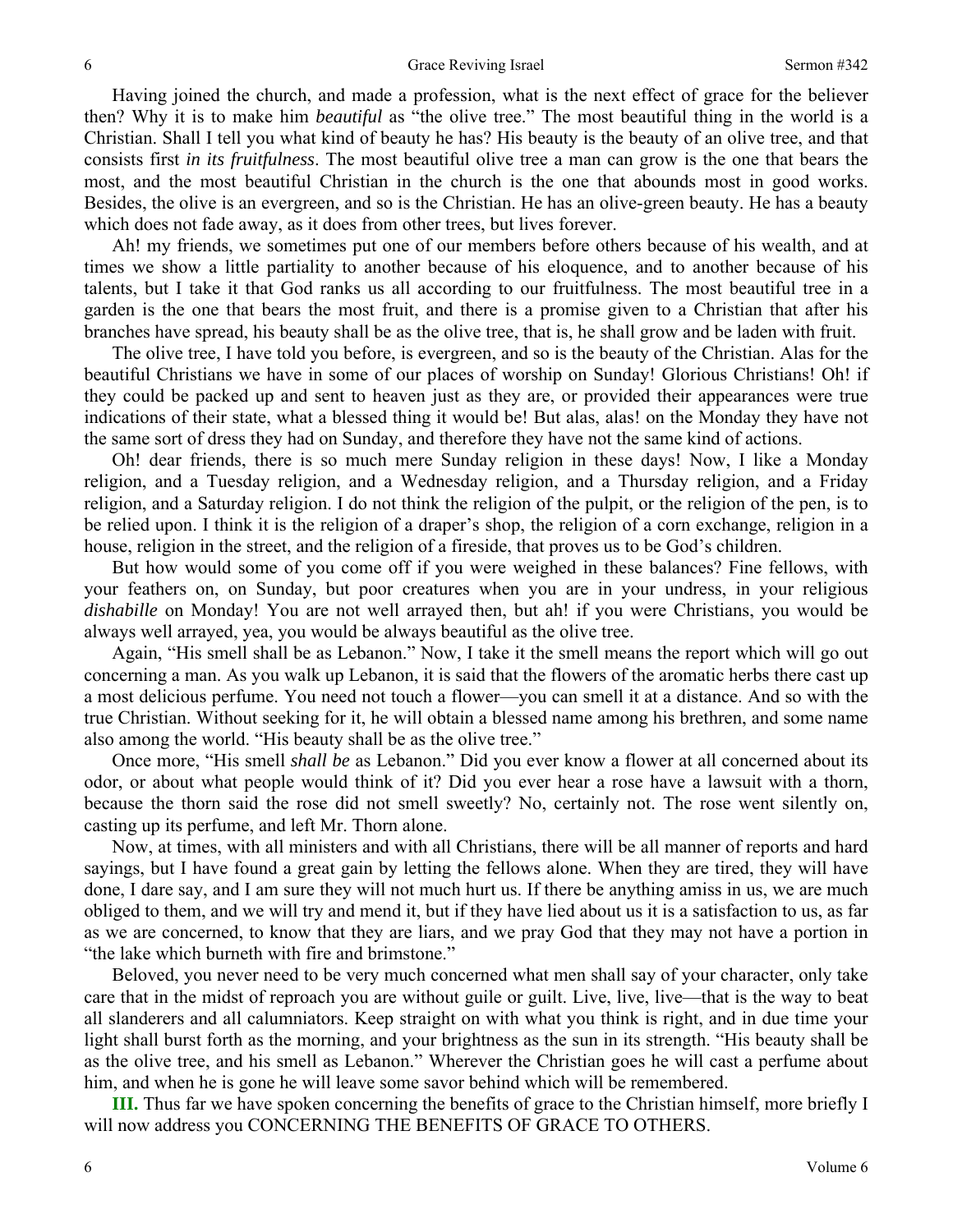#### Sermon #342 Grace Reviving Israel

The text says, "They that dwell under his shadow shall return." I am sure, my dear friends, if you have Christian principle in your heart, you will not like a selfish religion. Though you will hold it to be a duty continually to examine yourself, and to see that you also are sound in the faith, you will not confine your religion to yourself. You may perhaps take the maxim that Christianity should begin at home, but you will never think of improving on it by thinking that it ought to end there.

I like an expansive religion. I should not like to attend a chapel where all the preaching was meant for me—where all I heard comforted me. I should not like to go where there was not a scrap for me, but all for my brethren, nor where there was not something for the poor sinner. I could not afford to attend a place where I should always hear that which was exclusively for the saint, or exclusively for the sinner. If a man left half his congregation without a word, I should doubt whether he would give me the right one.

But there are some people so selfish that, provided they go to heaven, it is enough—they are in the covenant. They are the dear people of God—generally dear at any price, a peculiar people—awfully peculiar they are certainly, they are so different from other people—there is no doubt about that. They say it is equal whether God ordains man's life or man's death. They would sit still to hear men damned, and I do believe they would sing a song over hell itself and hail its jubilee.

They seem to have no feeling for anyone but themselves. They have dried the heart out of them by some cunning sleight of hand, they have taken away the marrow from the bones of godliness, and wrapped themselves entirely up in self. But true Christianity will be expansive and care for others.

Come then, you men of generous hearts, you of glowing charity, here is a promise for you—you have some who dwell under your shadow. Are you a minister? your people sit under your shadow on the Sabbath. Are you a father? your children come and dwell under your shadow. Are you a master? your workmen dwell under your shadow, you have often prayed for their salvation, you have often yearned for the conversion of their souls.

Mother! you have often pleaded for the deliverance of a daughter from her sin. "They that dwell under his shadow shall return." If you want to do good to your neighbors, and to bring them to Christ, set your own heart much upon the Savior. The more of Christ a man has, the more useful will he be in his day.

If you were to look out all the ministers who have been useful, you will not find they were distinguished by great talent so much as by great grace. God can bless a poor unsophisticated countryman to the salvation of hundreds if he has grace, and a man ever so learned may preach in vain, with great periods and stupendous sentences, if he has none. Do you, then, seek to prove that promise— "I will be as the dew unto Israel," and so doing, you will get this other promise fulfilled—"They that dwell under your shadow shall return; shall revive as the corn, and grow as the vine: the scent thereof shall be as the wine of Lebanon."

I have no time to dwell upon these points—"They shall revive as the corn," or "They shall return," but I must just make a remark upon that sweet thought—"They shall grow as the vine." We will transplant the Eastern metaphor into Western soil.

Vines, with us, grow up by the side of walls, they could not grow up themselves if there were not some prop against which they could lean for support. Now, I have often thought this is an explanation of that text—"Train up a child in the way he should go." Do you try all you can by God's grace to train up your child like you would a vine, and here is the promise. "It shall grow as the vine."

Oh! I have thought, what a pretty sight it is to see an aged Christian, who in his youth, was a Sabbath school teacher, still a member of the church, and there are nine or ten young men in the church perhaps, and they walk up and down the chapel, and go and talk to him and comfort him. Do you not see how that is? Why, when the young man was a strong oak, he let those pieces of ivy grow around him, and those young Christians entwined and grew around him like the vine, and now he has become an old man the wind would come and blow the oak down, but the ivy that is twisted around it shields him from the blast and keeps him upright.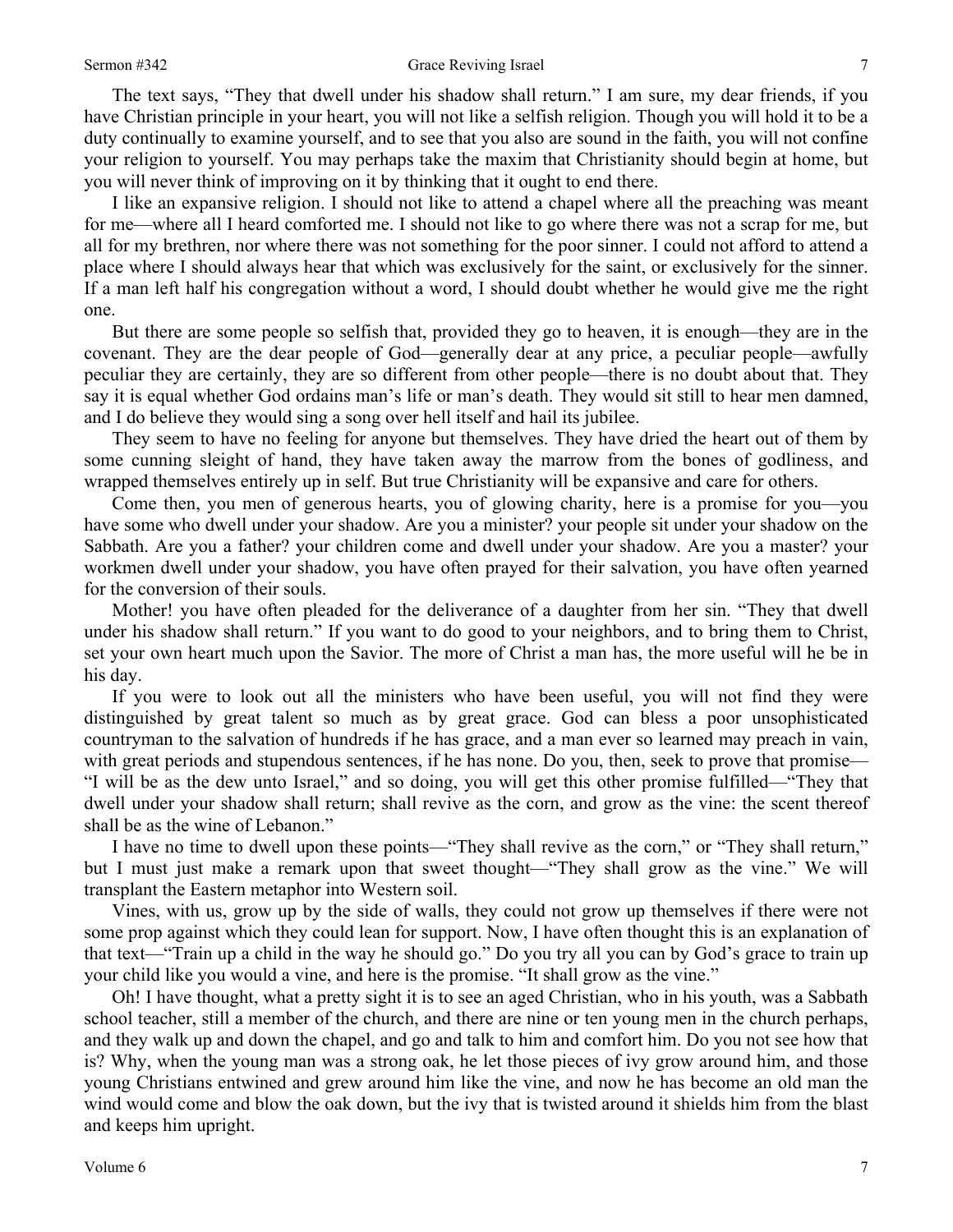So with aged Christians, when they have served their God well in their day and generation they shall have comforts from others who have grown around them like the vine, and shall be sheltered by them in their old age. May those of us who are young always seek to cheer the aged! Let us never despise them, let us try as much as we can to grow around them, that we may tower upwards by their means and that they may be comforted by our adherence. "They shall revive as the corn, and grow as the vine."

Lastly, "The scent thereof shall be as Lebanon." The Christian man shall not allow others to grow up by him, but by a godly conversation he shall spread the sweetness of perfume wherever he goes. I know some dear saints of the Lord who, if they come to my house for five minutes, leave a refreshing savor behind them for five weeks. They come and talk to me of the things of the kingdom, and I have not forgotten their sweet influence on my spirit for a long time after they have gone.

It is said of the wine of Lebanon, that if you pour some into a glass the flavor of it will remain for a long time after the wine is gone. And you know of old wine casks, that it is long before the taste of the wine departs out of them. So with the old Christian, he has got a savory conversation, he talks of the things of the kingdom, and leaves a perfume behind him which lasts for weeks afterwards, and you say, "Oh how I wish that man of God would come to my house again, what a sweet savor there was about him!"

This is not the case with every one. Many of you, when you go and see your friends, sit and tittle tattle all the afternoon, and on the Lord's day you break the Sabbath as much as if you had sought diversion in the park, although you cry out so much against those who go there. How many there are who utterly waste their time by unprofitable chat in their own houses!

Let me solemnly warn you concerning this—"They that feared the LORD spoke often one to another"—not about one another. When you meet together, there is too little talk about Christ Jesus, the glory of His kingdom, and the greatness of His power. Ministers come in for their share of fulsome praise or offensive scandal, but brethren, these things ought not to be so.

Beloved, if you are true Christians—that is the point—you will leave a scent behind you in your conversation, and when you are dead, there will still be a sweet savor left. Ah! there was good old wine in this pulpit once, there was good old wine in this house of God once, and I can see the stains of it here now.

Yea, there is the perfume of holy Whitefield in this place tonight, I am sure there is. I can fancy his shade looking down this evening upon this hallowed spot. I am sure he rejoices to see the multitude keeping holyday here, and there is to me, somehow, a kind of solemn awe throughout this place. I wonder how I dared to come here, to stand where he once stood, "whose shoes latchet I am unworthy to unloose."

Oh! dear friends, it is something to leave a scent behind you as long as he has done. You may all do it in a measure. In one of Whitefield's sermons (I like to read them continually, for I can find none like them), he speaks of some young man who said, "I will not live in my old father's house, for there is not a chair or a table there but smells of his piety."

That is what you should endeavor to do, to make your house so smell of piety, that a wicked man cannot stop in it, to make it so holy, that without obtrusively telling your sentiments, it should make ungodly men uncomfortable in it, you should so live, that your name in your private circles, if not elsewhere, may be mentioned with honor, and it may be said of you, "Ah! he was one who reflected his Master's image, and who sought to adorn the doctrine of God his Savior in all things."

I may have spoken to you in what you may think an odd style tonight, but I have spoken earnestly right on, I never pretend to preach to you eloquently, but I have only thrown out thoughts I wish you to remember, and God grant that you may find them to your profit.

But I am well aware that I am preaching to a great many who know nothing about the things of which I have been speaking. What shall I say to them?

Oh! my dear hearers, I should like to strike beneath the floor of this pulpit, and get Whitefield to rise up and preach to you for five minutes. How he would plead with you! how he would stretch forth his

8